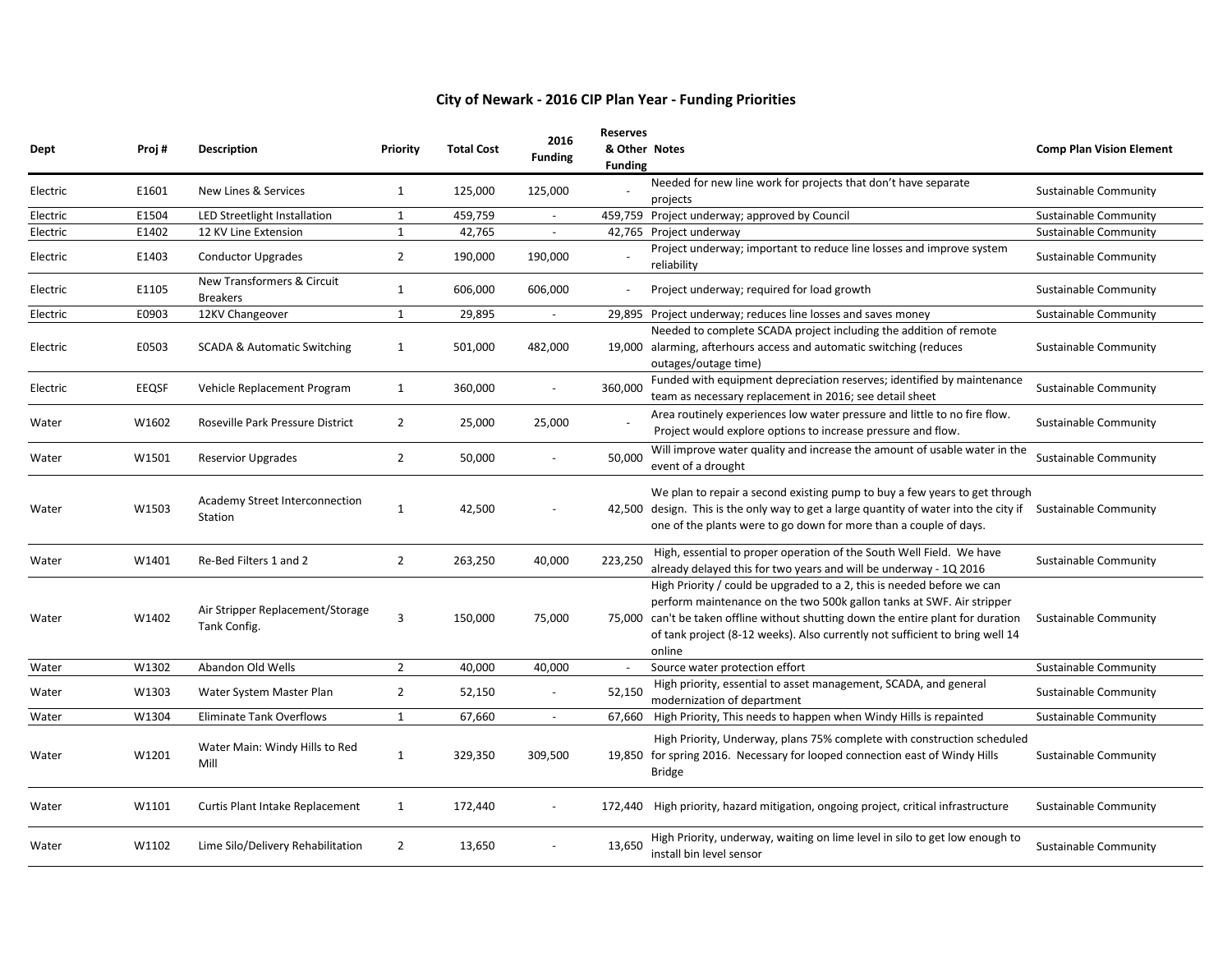| Dept          | Proj#        | <b>Description</b>                           | Priority       | <b>Total Cost</b> | 2016<br><b>Funding</b>   | <b>Reserves</b><br>& Other Notes<br><b>Funding</b> |                                                                                                                                                                                                                                                                                                                                            | <b>Comp Plan Vision Element</b> |
|---------------|--------------|----------------------------------------------|----------------|-------------------|--------------------------|----------------------------------------------------|--------------------------------------------------------------------------------------------------------------------------------------------------------------------------------------------------------------------------------------------------------------------------------------------------------------------------------------------|---------------------------------|
| Water         | W1104        | Finish Water Mixer                           | 1              | 30,001            | 30,001                   |                                                    | Underway, high priority, all-weather lime injection point post-treatment to<br>efficiently and properly manage pH level                                                                                                                                                                                                                    | Sustainable Community           |
| Water         | W0503        | <b>Well Restoration</b>                      | $\overline{2}$ | 25,551            |                          | 25,551                                             | High priority but slightly less critical than other level 2 projects; we may be<br>able to put this off for a year but not a great idea                                                                                                                                                                                                    | Sustainable Community           |
| Water         | W0002        | Alternative Disinfection<br>Equipment        | $\overline{2}$ | 250,000           | 190,000                  |                                                    | 60,000 High, engineering underway, hazard mitigation and industrial hygiene                                                                                                                                                                                                                                                                | Sustainable Community           |
| Water         | W9302        | <b>SCADA System</b>                          | 1              | 75,000            | 75,000                   |                                                    | High priority, underway, essential for ability to monitor and operate the<br>system                                                                                                                                                                                                                                                        | Sustainable Community           |
| Water         | W9308        | Water Main Renovation Program                | $\overline{2}$ | 1,000,000         | 576,106                  |                                                    | 423,894 High, infrastructure replacement                                                                                                                                                                                                                                                                                                   | <b>Sustainable Community</b>    |
| Water         | W8605        | Water Tank Maintenance                       | $\overline{2}$ | 475,000           | 475,000                  |                                                    | High, Tanks need to be maintained according to AWWA Standards. Tanks<br>have not been maintained on this schedule and we are catching up<br>according to the prescribed schedule in CIP. - Louviers Tank in 2016                                                                                                                           | Sustainable Community           |
| Water         | T0101        | NPDES Phase II Stormwater<br>Quality         | 1              | 40,000            |                          |                                                    | 40,000 High if the new permit comes as currently written.                                                                                                                                                                                                                                                                                  | <b>Sustainable Community</b>    |
| Water         | WEQSF        | Vehicle Replacement Program                  | 1              | 275,000           |                          | 275,000                                            | Funded with equipment depreciation reserves; identified by maintenance<br>team as necessary replacement in 2016; see detail sheet                                                                                                                                                                                                          | Sustainable Community           |
| Sewer         | S1601        | Spare Sewer Pumps                            | 3              | 60,000            | 60,000                   |                                                    | Project could be upgraded to a 2, high priority - Sewer pump rental, in the<br>case of a failure or maintenance, can cost as much as a new pump as<br>demonstrated in 2014 at Silverbrook PS. Buying a backup for each station Sustainable Community<br>will allow for maintenance of existing pumps without the rental cost of a<br>pump. |                                 |
| Sewer         | S1602        | Sewer SCADA                                  | $\mathbf{1}$   | 25,000            | 25,000                   | $\sim$                                             | High, essential for monitoring and operation of sewer pump stations                                                                                                                                                                                                                                                                        | <b>Sustainable Community</b>    |
| Sewer         | S0904        | Sanitary Sewer Study & Repairs               | 1              | 500,000           | 94,154                   | 405,846                                            | High, underway, repairs are critical to system operation and the reduction<br>of instances of backups                                                                                                                                                                                                                                      |                                 |
| Sewer         | S1501        | Sewer System Master Plan                     | 1              | 250,000           | 34,712                   | 215,288                                            | High, essential to asset management, SCADA, and general modernization<br>of department                                                                                                                                                                                                                                                     | <b>Sustainable Community</b>    |
| Sewer         | S1201        | Sewer Jet Truck 243 Replacement              | 1              | 300,000           |                          | 300,000                                            | High, critical to system operations. Bid documents have been advertised<br>and bids expected in December.                                                                                                                                                                                                                                  | Sustainable Community           |
| Refuse        | R1501        | <b>Automated Yard Waste Carts</b>            | 1              | 25,000            | 25,000                   |                                                    | High, underway; automation of yard waste is necessary with proposed<br>trucks and safety efforts                                                                                                                                                                                                                                           | Sustainable Community           |
| Refuse        | <b>REQSF</b> | Vehicle Replacement Program                  | 1              | 1,078,000         | $\overline{\phantom{a}}$ |                                                    | 1,078,000 Underway, approved by Council                                                                                                                                                                                                                                                                                                    | <b>Sustainable Community</b>    |
| Street        | H1601        | Annual Street Program                        | $\overline{2}$ | 1,000,000         | 329,151                  | 670,849                                            | High, street and curb rehabilitation is critical to stem the degradation of<br>our street network.                                                                                                                                                                                                                                         | <b>Sustainable Community</b>    |
| <b>Street</b> | H1602        | ADA Handicap Ramp Transition<br>Plan         | 1              | 120,000           | 90,000                   |                                                    | 30,000 High, mandated per ADA                                                                                                                                                                                                                                                                                                              | <b>Inclusive Community</b>      |
| <b>Street</b> | H1603        | Pothole Patcher                              | $\overline{2}$ | 70,000            | 70,000                   |                                                    | Medium-High, looking at alternatives for pothole patching, however, would<br>need to delay this purchase until 2017 if alternatives fail to provide<br>sufficient resolution.                                                                                                                                                              | <b>Sustainable Community</b>    |
| <b>Street</b> | H1503        | Newark Transportation Plan<br>Implementation | $\overline{2}$ | 380,000           | 57,759                   | 322,241                                            | Project could be downgraded to medium-high or medium; optional effort<br>to implement transportation plan; majority of funding is non-City funding                                                                                                                                                                                         | Healthy & Active                |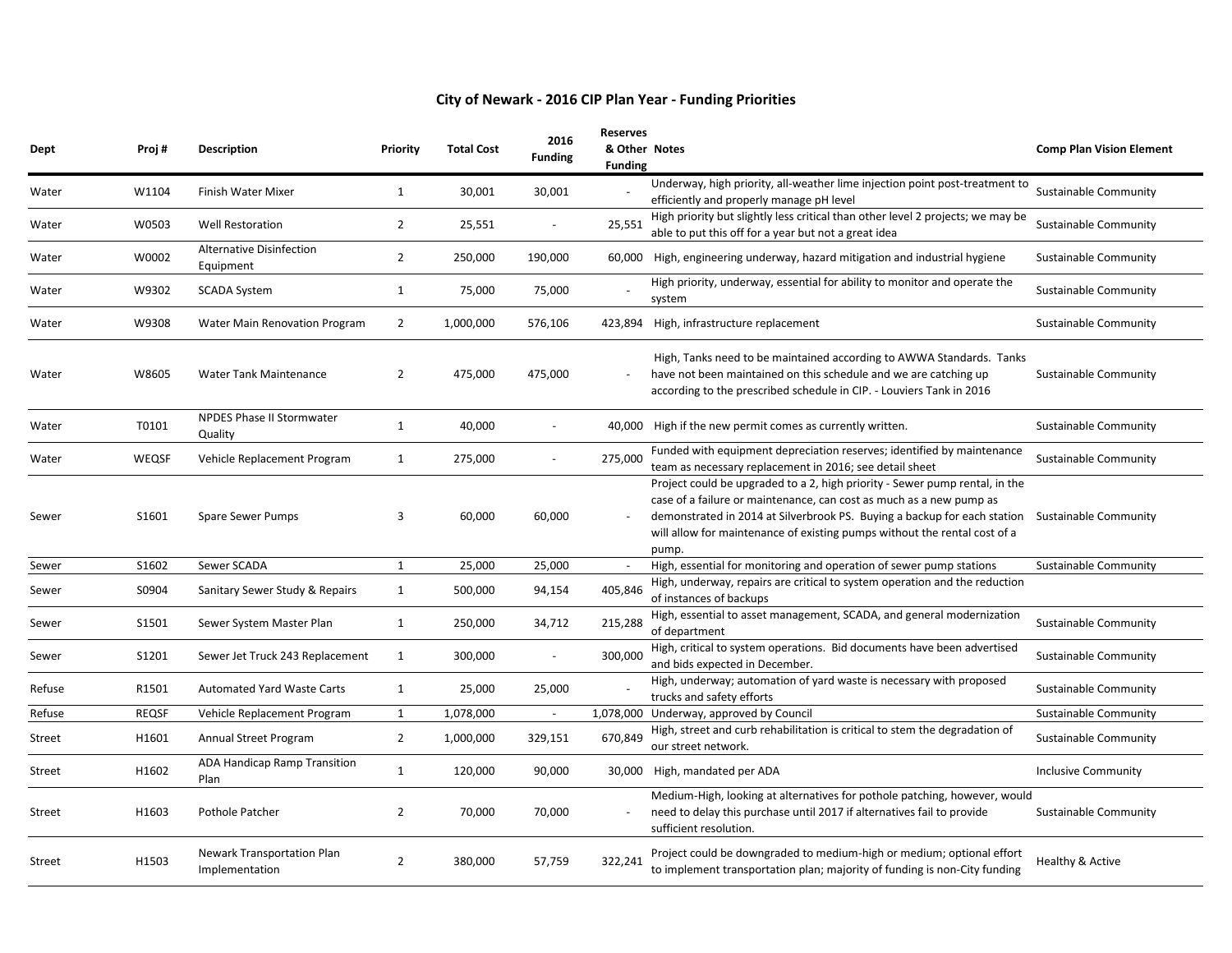| Dept          | Proj#        | <b>Description</b>                                   | Priority       | <b>Total Cost</b> | 2016<br><b>Funding</b>   | <b>Reserves</b><br>& Other Notes<br><b>Funding</b> |                                                                                                                                                                                                                   | <b>Comp Plan Vision Element</b> |
|---------------|--------------|------------------------------------------------------|----------------|-------------------|--------------------------|----------------------------------------------------|-------------------------------------------------------------------------------------------------------------------------------------------------------------------------------------------------------------------|---------------------------------|
| <b>Street</b> | H1403        | Pedestrian Crossing Signalization                    | 1              | 100,000           |                          |                                                    | 100,000 Underway, approved by Council                                                                                                                                                                             | Healthy & Active                |
| <b>Street</b> | H1301        | Storm Drainage Improvements                          | 1              | 131,922           | 93,823                   | 38,099                                             | High, Paper Mill Road repair work currently underway; other CMP are<br>failing and need to be replaced                                                                                                            | Sustainable Community           |
| <b>Street</b> | H0206        | Municipal Bldg Parking Lot<br>Improvements           | $\overline{2}$ | 30,000            | 30,000                   |                                                    | High, lot is in poor shape and in need of resurfacing. Could downgrade to<br>medium and delay to 2017, especially if alternative / green funding can be Sustainable Community<br>used to support expanded project |                                 |
| Street        | <b>HEQSF</b> | Vehicle Replacement Program                          | 1              | 330,000           | $\overline{\phantom{a}}$ | 330,000                                            | Funded with equipment depreciation reserves; identified by maintenance<br>team as necessary replacement in 2016; see detail sheet                                                                                 | <b>Sustainable Community</b>    |
| Maintenance   | M1101        | Maint Yard Master Plan/Salt Shed<br>Replacement      | $\mathbf{1}$   | 350,000           | 128,353                  | 221,647                                            | High, underway; salt shed is in need of remediation after delaying this<br>project in 2014 and 2015 to accomodate the refuse contract discussions.                                                                | Sustainable Community           |
| Police        | C1601        | Taser X26P Replacement                               | $\overline{2}$ | 18,270            |                          |                                                    | High Priority. Less lethal weapon utilized by officers to defend from<br>18,270 aggressive or actively resistant persons while reducing risk of receiving or<br>inflicting injury.                                | <b>Sustainable Community</b>    |
| Police        | C1501        | Leica Geosystems - Total Station                     | $\overline{2}$ | 35,000            | 35,000                   | $\sim$                                             | High Priority. Investigative tool used to analyze collision and crime scenes.<br>Equipment will aid in minimizing traffic interuptions and maximizing<br>accuracy to allow for more effective prosecution.        | Sustainable Community           |
| Police        | C1401        | <b>Ballistic Vests</b>                               | 1              | 26,195            | 6,177                    |                                                    | 20,018 High priority, critical safety issue, vests have five-year life                                                                                                                                            |                                 |
| Police        | <b>CEQSF</b> | Vehicle Replacement Program                          | 1              | 176,500           | $\omega$                 | 176,500                                            | NPD vehicles and motorcycles in need of replacement; most were delayed<br>in 2015 budget and must be replaced                                                                                                     | Sustainable Community           |
| Parks & Rec   | K1601        | Bicycle/Pedestrian Bridge-Curtis<br>Mill/Kershaw     | 1              | 200,000           |                          | 200.000                                            | Federal funding secured for \$1 million DelDOT project; local 20% match<br>secured by DTF grant funding. Part of master plan since 2011; DelDOT is<br>proceeding with project.                                    | Healthy & Active                |
| Parks & Rec   | K1602        | Picnic Shelter-Folk Park                             | $\overline{4}$ | 45,000            | 45,000                   | $\sim$                                             | Mayor Sierer has requested this be a priority in 2016                                                                                                                                                             | Healthy & Active                |
| Parks & Rec   | K1603        | Wood/Brush Chipper                                   | $\overline{2}$ | 41,000            | 41,000                   |                                                    | Needed due to high volume of tree work done in parks.                                                                                                                                                             | <b>Sustainable Community</b>    |
| Parks & Rec   | K1604        | Pool Resurfacing                                     | $\overline{2}$ | 25,000            | 25,000                   | $\sim$                                             | Pool surfaces are cracking and need to be resurfaced                                                                                                                                                              | Healthy & Active                |
| Parks & Rec   | K1605        | Redd Park Trail Improvements                         | $\overline{2}$ | 20,000            | 4,000                    | 16,000                                             | Need to replace a temporary construction bridge and complete trail<br>work/improvement started 3 years ago.                                                                                                       | Healthy & Active                |
| Parks & Rec   | K1502        | <b>Fitness Stations</b>                              | $\overline{4}$ | 20,000            | 20,000                   |                                                    | Continuation of a program started in 2015 to provide additional fitness<br>opportunities along trails                                                                                                             | Healthy & Active                |
| Parks & Rec   | K1301        | <b>Hard Surface Facility</b><br>Improvements         | $\overline{2}$ | 31,500            | $\omega$                 |                                                    | 31,500 This is a service level / quality of life issue for Newark residents                                                                                                                                       | Healthy & Active                |
| Parks & Rec   | K1303        | <b>Facilities Accessibility</b>                      | $\overline{3}$ | 40,000            | $\omega$                 |                                                    | 40,000 Medium-High Priority, ADA compliance requirements                                                                                                                                                          | <b>Inclusive Community</b>      |
| Parks & Rec   | K1005        | Rittenhouse Footbridge<br>Rehabilitation             | $\overline{3}$ | 35,000            | 10,000                   |                                                    | 25,000 Structural and aesthetic rehab for public safety and trail connectivity                                                                                                                                    | Healthy & Active                |
| Parks & Rec   | K0908        | Play Equip Purch-<br>Rittenhouse, Phillips, Stafford | $\overline{2}$ | 60,000            | 60,000                   |                                                    | Replacement of children's play units to comply with ASTM and CPSC<br>standards and install new units for children ages 2 -5 years.                                                                                | Healthy & Active                |
| Parks & Rec   | <b>KEQSF</b> | Vehicle Replacement Program                          | 1              | 30,000            | $\overline{\phantom{a}}$ | 30,000                                             | Funded with equipment depreciation reserves; identified by maintenance<br>team as necessary replacement in 2016; see detail sheet                                                                                 | Sustainable Community           |
| Admin         | A1601        | <b>Building Demolition</b>                           | $\overline{4}$ | 22,000            | 22,000                   |                                                    | Important to demolish this property once legally able to do so / possible<br>safety issue                                                                                                                         | Not Applicable                  |
| Code Enf Div  | B1601        | Municipal Building Improvements                      | $\overline{2}$ | 70,570            | 13,190                   |                                                    | 57,380 High priority, building security and customer service improvements.                                                                                                                                        | <b>Sustainable Community</b>    |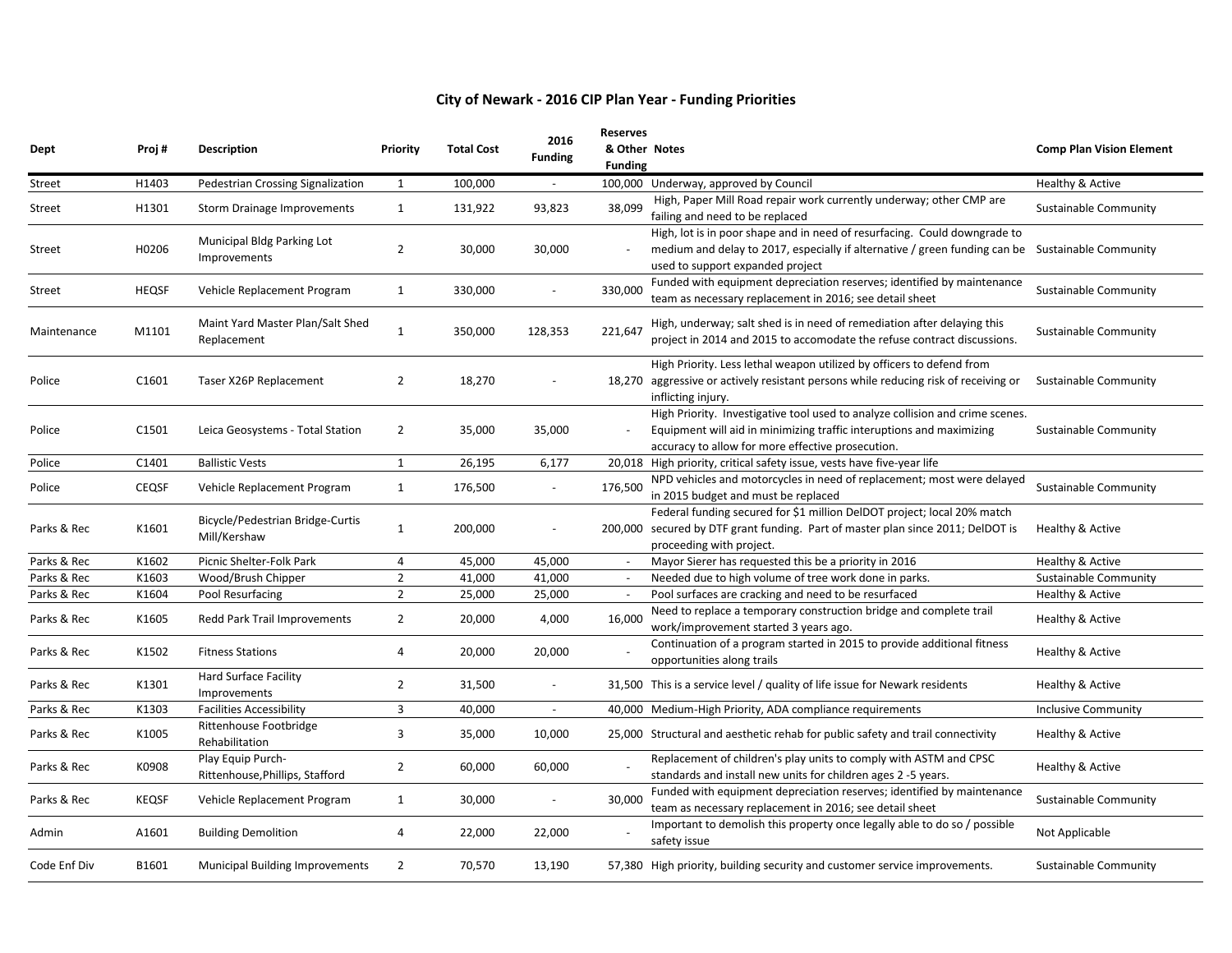| Dept         | Proj#        | <b>Description</b>                            | Priority       | <b>Total Cost</b> | 2016<br><b>Funding</b> | <b>Reserves</b><br>& Other Notes<br><b>Funding</b> |                                                                                                                                                                                                                                                                                                                                                       | <b>Comp Plan Vision Element</b> |
|--------------|--------------|-----------------------------------------------|----------------|-------------------|------------------------|----------------------------------------------------|-------------------------------------------------------------------------------------------------------------------------------------------------------------------------------------------------------------------------------------------------------------------------------------------------------------------------------------------------------|---------------------------------|
| Code Enf Div | B1602        | <b>Holding Cells' Ceilings</b>                | $\overline{2}$ | 38,000            | 38,000                 |                                                    | High Priority - safety. Ceilings in cells are too low and prisoners access the<br>fasteners (holding the tongue and groove ceiling tiles in place at the wall)<br>and use them as weapons                                                                                                                                                             | <b>Sustainable Community</b>    |
| Code Enf Div | B1604        | <b>Garage Renovations</b>                     | 4              | 16,695            | 16,695                 |                                                    | Medium priority - building maintenance and energy improvements.                                                                                                                                                                                                                                                                                       | Sustainable Community           |
| Code Enf Div | B1501        | Fire Alarm Panel Replacements                 | $\overline{2}$ | 35,250            |                        |                                                    | Underway; high priority. Critical safety need. System is old, replacement<br>35,250 parts are no longer available and trouble indicator lights are burned out.<br>System in danger of failure and should be replaced ASAP.                                                                                                                            | Sustainable Community           |
| Parking      | V1601        | Parking Lot Surveillance Cameras              | 3              | 65,000            | 65,000                 |                                                    | Critical for safety; NPD regularly request footage from lots but quality is<br>poor and an upgrade is critical to parking and police operations.                                                                                                                                                                                                      | Healthy & Active                |
| Parking      | V1403        | Site Preparation for Lot #1 Parking<br>Garage |                | 155,328           |                        |                                                    | Will need when garage pursued; but even if not pursued or delayed, we<br>155,328 would benefit from additional surface parking in lot #1, which is the goal of Sustainable Community<br>this project - house demolition and surface parking                                                                                                           |                                 |
| Parking      | V1001        | Parking Lot Surface Maintenance               | $\overline{2}$ | 26,250            |                        |                                                    | Routine, ongoing parking lot surface repair and maintenance program<br>26,250 totaling more than \$500,000. The \$26,250 scheduled for Lot #4 in 2016 is Sustainable Community<br>the most critical and must be done in 2016.                                                                                                                         |                                 |
| Parking      | <b>VEQSF</b> | Vehicle Replacement Program                   | 1              | 27,500            |                        | 27,500                                             | Funded with equipment depreciation reserves; identified by maintenance<br>team as necessary replacement in 2016; see detail sheet                                                                                                                                                                                                                     | <b>Sustainable Community</b>    |
| Info Tech    | 11602        | Harris Utility Environment<br>Upgrade         | $\overline{2}$ | 73,000            | 73,000                 |                                                    | Necessary to ensure performance and stability of utility payment system.<br>Current infrastructure will be out of warranty in 2016.                                                                                                                                                                                                                   | <b>Sustainable Community</b>    |
| Info Tech    | 11604        | City-Leased Fiber Network                     | 3              | 100,000           |                        | 100,000                                            | Necessary to improve performance of city cameras, wireless nodes and<br>connectivity to city buildings.                                                                                                                                                                                                                                               | Healthy & Active                |
| Info Tech    | 11606        | Disaster Recovery and Planning                | $\overline{2}$ | 56,000            | 56,000                 |                                                    | Necessary to provide secondary data center site for resiliency and backup<br>strategy.                                                                                                                                                                                                                                                                | <b>Sustainable Community</b>    |
| Info Tech    | 11607        | Rugged Tablets for Electric and<br>PWWR       | 4              | 32,000            | 32,000                 |                                                    | Necessary for GIS use in field by Electric, PWWR and ParksRec.                                                                                                                                                                                                                                                                                        | Sustainable Community           |
| Info Tech    | 11608        | Digital Records Management                    | $\overline{2}$ | 140,000           |                        |                                                    | Necessary to fulfill request by City Council to digitize critical city documents<br>and store them off-site in case of flood or fire at City Hall. Also needed to<br>140,000 begin clearing filing cabinets within the building to increase usable square<br>footage. Lastley, this will provide the foundation for a more transparent<br>government. | Not Applicable                  |
| Info Tech    | 11508        | <b>Gasboy Pump Station</b><br>Replacement     | $\overline{2}$ | 25,000            | 25,000                 |                                                    | Project is required due to already defunct gas pump software and tracking<br>capabilities. This is a required upgrade to continue pumping fuel for city<br>vehicles.                                                                                                                                                                                  | <b>Sustainable Community</b>    |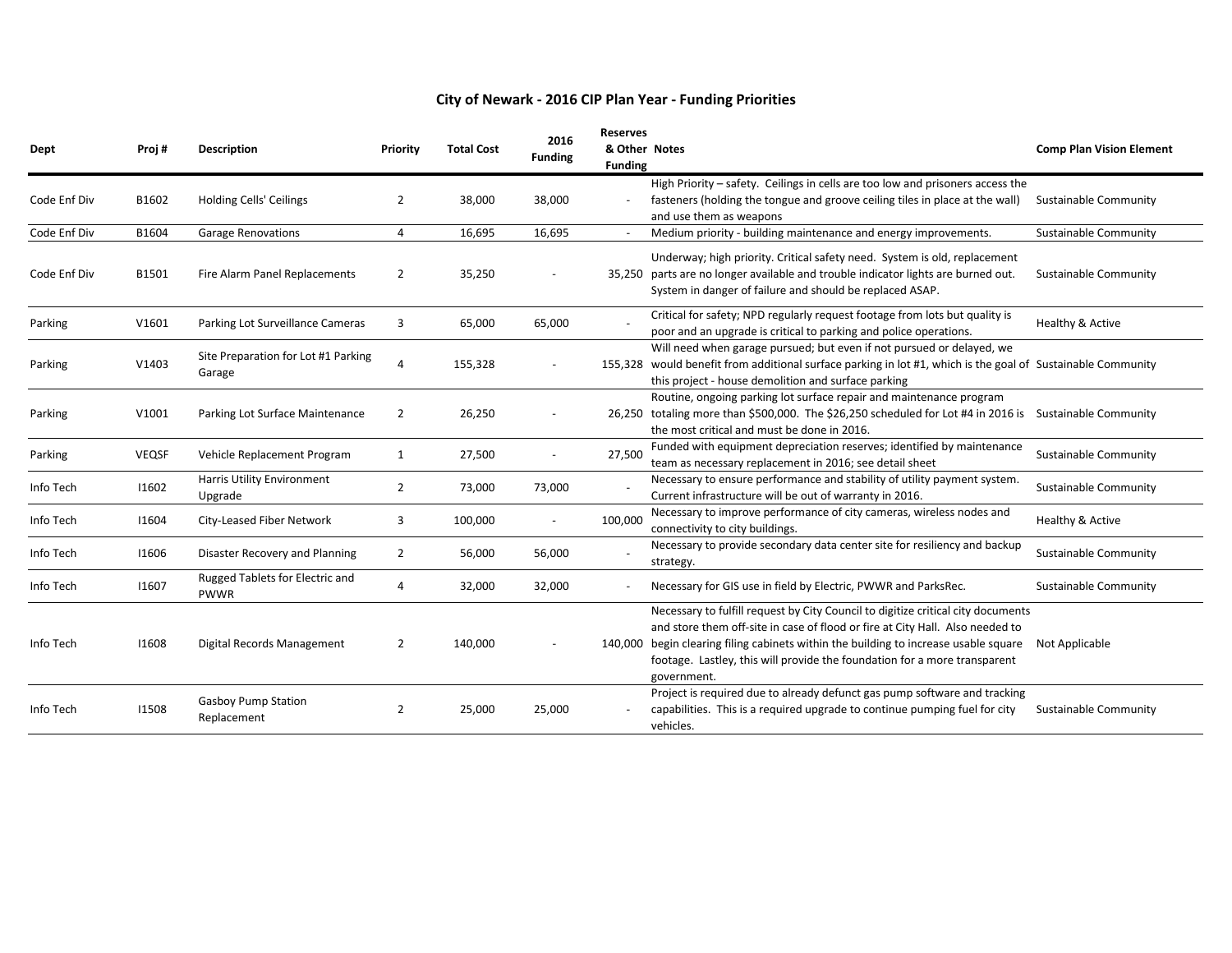# **Summary of 2016 Net CIP Spending by Department and Priority**

|                    | <b>Priority Levels</b> |           |         |         |                    |  |  |  |
|--------------------|------------------------|-----------|---------|---------|--------------------|--|--|--|
|                    |                        |           |         |         |                    |  |  |  |
| <b>Department</b>  |                        | 2         | 3       | 4       | <b>Grand Total</b> |  |  |  |
| Water              | 414,501                | 1,346,106 | 75,000  |         | 1,835,607          |  |  |  |
| Electric           | 1,213,000              | 190,000   |         |         | 1,403,000          |  |  |  |
| Street             | 183,823                | 486,910   |         |         | 670,733            |  |  |  |
| Sewer              | 153,866                |           | 60,000  |         | 213,866            |  |  |  |
| Parks & Rec        |                        | 130,000   | 10,000  | 65,000  | 205,000            |  |  |  |
| Info Tech          |                        | 154,000   | -       | 32,000  | 186,000            |  |  |  |
| Maintenance        | 128,353                |           |         |         | 128,353            |  |  |  |
| Code Enf Div       |                        | 51,190    |         | 16,695  | 67,885             |  |  |  |
| Parking            |                        |           | 65,000  |         | 65,000             |  |  |  |
| Police             | 6,177                  | 35,000    |         |         | 41,177             |  |  |  |
| Refuse             | 25,000                 |           |         |         | 25,000             |  |  |  |
| Admin              |                        |           |         | 22,000  | 22,000             |  |  |  |
| <b>Grand Total</b> | 2,124,720              | 2,393,206 | 210,000 | 135,695 | 4,863,621          |  |  |  |